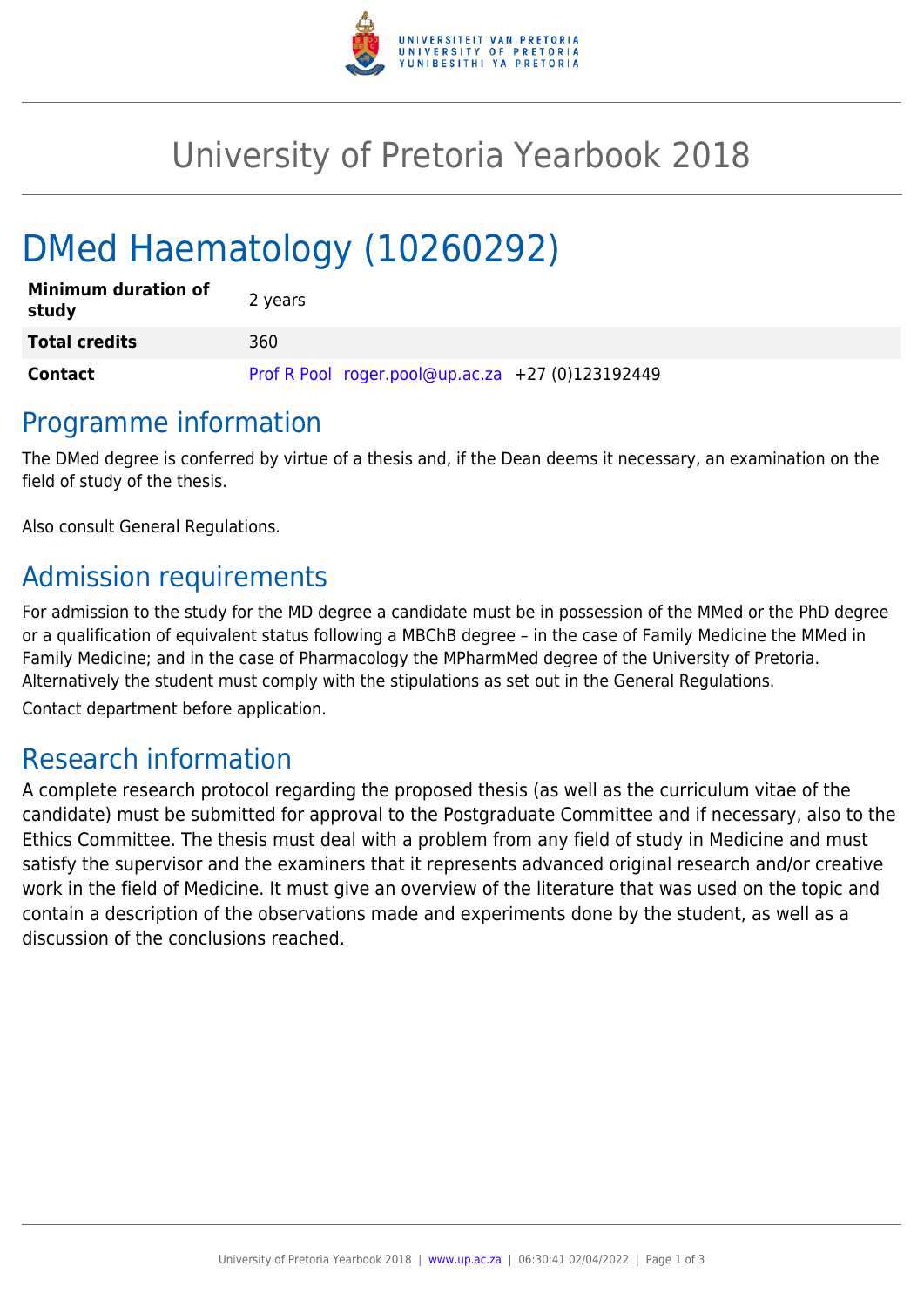

# Curriculum: Year 1

**Minimum credits: 360**

#### **Core modules**

### **Thesis: Haematology 990 (HEM 990)**

| <b>Module credits</b>         | 360.00                         |
|-------------------------------|--------------------------------|
| <b>Prerequisites</b>          | No prerequisites.              |
| Language of tuition           | Module is presented in English |
| <b>Department</b>             | Haematology                    |
| <b>Period of presentation</b> | Year                           |